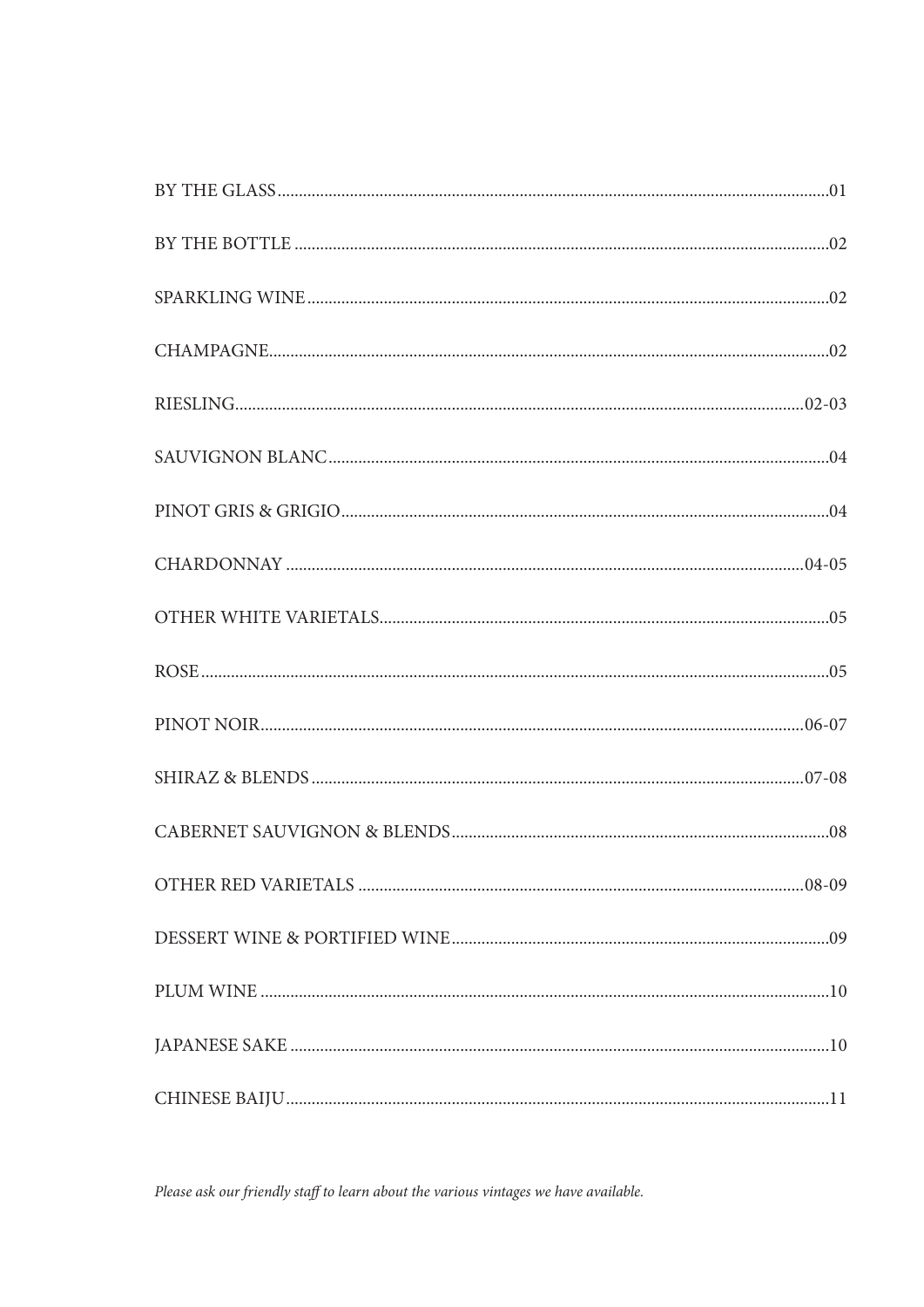

At Rockford, we're committed to keeping the best of the traditional Australian wine trade alive and sharing this with our customers. One of the Barossa's great strengths is the diversity, consistency and quality of the grapes supplied each year by its small independent vignerons. Their knowledge, tenacity and commitment to the land have ensured the Barossa's viticultural prosperity is there to be shared with future generations.

Our red grapes are hand-forked into our 1880's wooden Bagshaw de-stemmer, to the soundtrack of the 1920's Kaesler stationary petrol engine. They're then open fermented on skins before being gently basket pressed. Our components are aged separately in a combination of seasoned French and American oak hogsheads and large oak casks for around two years. This allows the tannins to soften and the colours and flavours to consolidate. We then bottle under the highest quality cork.

| 2019 | Hand Picked Eden Valley Riesling                    | 55  |
|------|-----------------------------------------------------|-----|
| 2021 | <b>Vine Vale Riesling</b>                           | 70  |
| 2021 | <b>White Frontignac</b>                             | 53  |
| 2017 | Rifle Range (375ml)                                 | 58  |
| 2020 | Frugal Farmer (Grenache, Mataro, Alicante Bouschet) | 60  |
| 2018 | Rod & Spur (Shiraz, Cabernet Sauvignon)             | 83  |
| 2017 | <b>Rifle Range (Cabernet Sauvignon)</b>             | 105 |
| 2017 | <b>Basket Press Shiraz</b>                          | 188 |
| 2017 | <b>Basket Press Shiraz (375ml)</b>                  | 105 |
| NV   | Sparkling Black Shiraz (Disgorged 2020)             | 145 |



St Henri is a time-honoured and alternative expression of shiraz, and an intriguing counterpoint to Grange. It is unusual among high quality Australian red wines as it does not rely on any new oak. Released for the first time by Penfolds in the early 1950s (first commercial vintage 1957), it gained a new lease of life in the 1990s as its quality and distinctive style became better understood. Proudly, a wine style that hasn't succumbed to the dictates of fashion or commerce. St Henri is rich and plush when young, gaining soft, arthy, mocha-like characters as it ages. It is matured in old, 1,460 litre vats that allow the wine to develop, imparting minimal, if any oak character. Although a small proportion of cabernet is sometimes used to improve structure, the focal point for St Henri remains shiraz.

**Bottle**

**Bottle**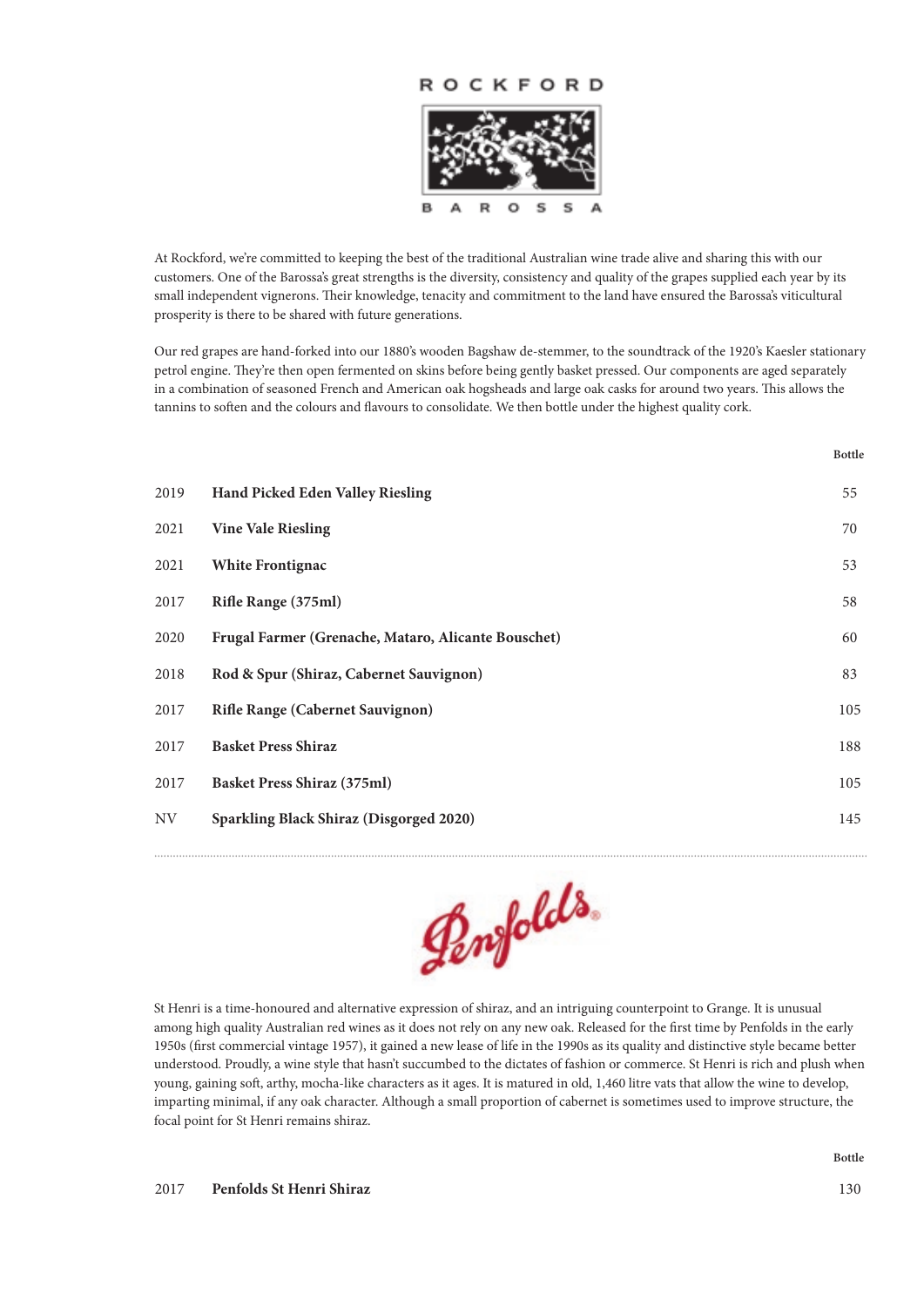# By the Glass

| Glass | <b>Bottle</b> |
|-------|---------------|
| 150ml |               |

| 起泡葡萄酒及香槟<br>Sparkling &      | NV        | <b>Rothbury Sparkling Cuvee</b>               | South Australia              | 9  | 32 |
|------------------------------|-----------|-----------------------------------------------|------------------------------|----|----|
| Champagne                    | NV        | <b>Seppelt The Great Entertainer Prosecco</b> | Victoria                     | 12 | 44 |
|                              | NV        | <b>Squealing Pig Sparkling Rose</b>           | South Australia              | 14 | 49 |
| 雷司令<br>Riesling              | 2019      | <b>Leo Buring Dry Riesling</b>                | Clare Valley, SA             | 12 | 45 |
| 长相思<br>Sauvignon Blanc       | NV        | Morgan's Bay                                  | South Australia              | 8  | 29 |
| 灰皮诺<br>Pinot Gris            | 2021      | <b>Upside Down</b>                            | South Eastern<br>Australia   | 11 | 42 |
| 霞多丽<br>Chardonnay            | 2020      | Lindeman's Henry's Sons                       | South Eastern<br>Australia   | 9  | 32 |
| 莫斯卡托<br>Moscato              | <b>NV</b> | T'Gallant Juliet Moscato                      | Mornington<br>Peninsula, VIC | 9  | 38 |
| 桃粉葡萄酒<br>Rose                | 2021      | The Sum Rose                                  | Great South, WA              | 12 | 45 |
| 黑皮诺<br>Pinot Noir            | 2021      | Cape Schanck by T'Gallant                     | Mornington<br>Peninsula, VIC | 11 | 42 |
| 西拉<br>Shiraz                 | 2020      | Little Berry by Rosemount Estate              | McLaren Vale, SA             | 10 | 39 |
| 赤霞珠<br>Cabernet<br>Sauvignon | 2020      | Wolf Blass Yellow Label Cabernet<br>Sauvignon | Barossa Valley, SA           | 10 | 42 |
| 梅酒                           | NV        | Hakutake Umepon 120ml                         | Japan                        | 14 | 65 |
| Plum Wine                    | NV        | Saika Kokuto Umeshu 120ml                     | Japan                        | 16 | 75 |
| 甜酒<br>Dessert Wine<br>(75ml) | 2019      | Yalumba Museum Reserve Muscat 75ml            | South Australia              | 11 | 42 |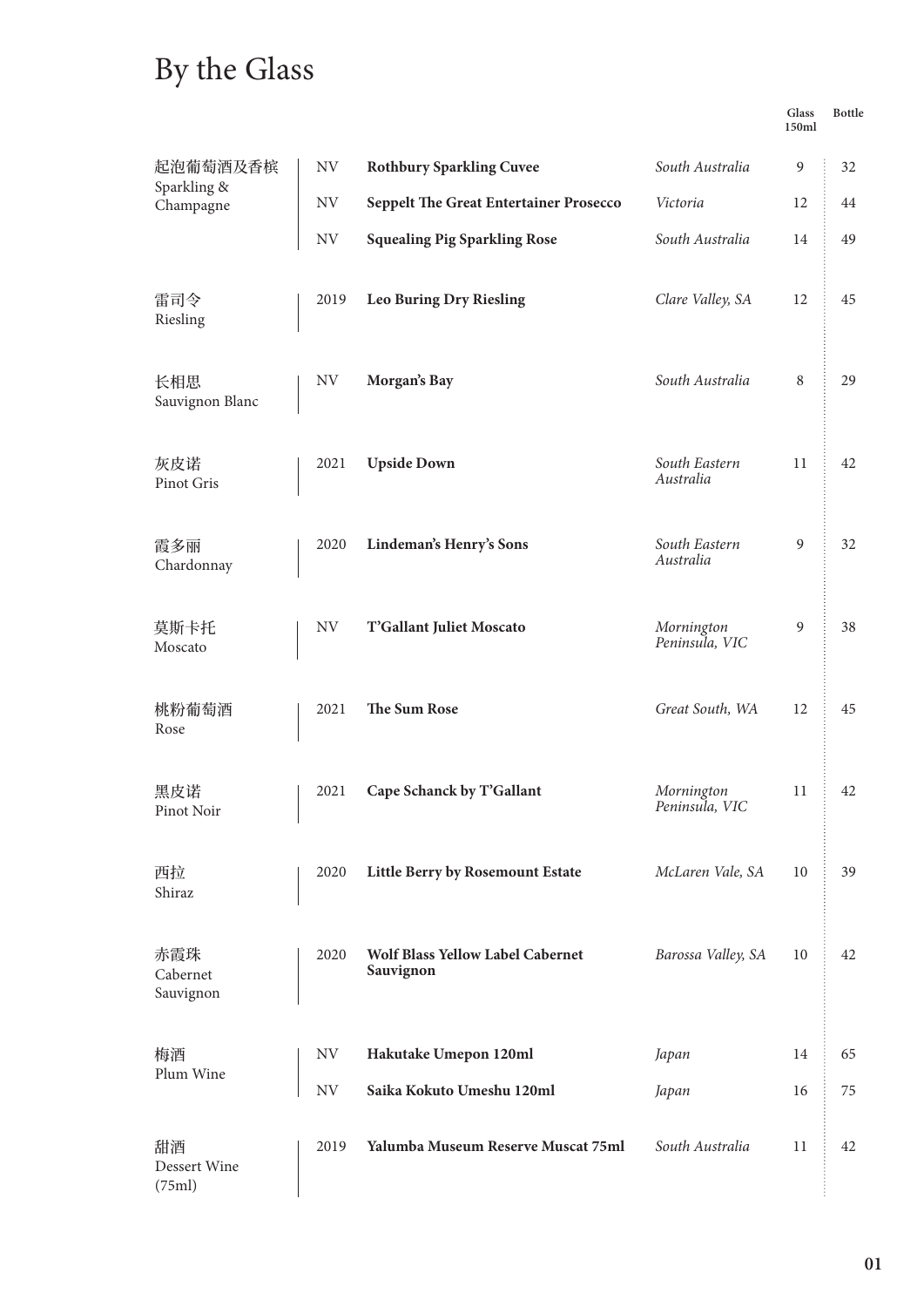# By the Bottle

| 起泡酒             | <b>NV</b> | <b>Rothbury Sparkling Cuvee</b>                     | South Australia            | 32  |
|-----------------|-----------|-----------------------------------------------------|----------------------------|-----|
| Sparkling       | <b>NV</b> | Petit Cordon Prestige by G.H Mumm                   | Marlborough, NZ            | 55  |
|                 | <b>NV</b> | <b>Seppelt The Great Entertainer Prosecco</b>       | Victoria                   | 44  |
|                 | <b>NV</b> | Veuve d'Argent Blanc de Blancs                      | Burgundy, France           | 48  |
|                 | <b>NV</b> | Rockford'Sparkling Black Shiraz<br>(Disgorged 2018) | Barossa Valley, SA         | 145 |
| 桃粉起泡酒           | <b>NV</b> | Deviation Road, Rose 'Altair'                       | Adelaide Hills, SA         | 68  |
| Sparkling Rose  | <b>NV</b> | <b>Squealing Pig Sparkling Rose</b>                 | South Australia            | 49  |
|                 |           |                                                     |                            |     |
| 香槟<br>Champagne | <b>NV</b> | <b>Veuve Clicquot Yellow Label Brut</b>             | Reims-Champagne,<br>France | 120 |
| Non-Vintage     | <b>NV</b> | Piper-Heidsieck Brut Champagne                      | Reims-Champagne,<br>France | 95  |
| 大瓶装<br>Magnum   | <b>NV</b> | JM Seleque Jean-Marc Solessence 1.5L                | Reims-Champagne,<br>France | 288 |
| 陈年香槟<br>Vintage | 2013      | Moet & Chandon Grand Vintage                        | Reims-Champagne,<br>France | 178 |
| Champagne       | 2010      | Dom Perignon                                        | Reims-Champagne,<br>France | 488 |
|                 | 2013      | Louis Referee 'Cristal'                             | Reims-Champagne,<br>France | 549 |
|                 | 2006      | <b>Gosset Grand Millesime</b>                       | Ay-Champagne,<br>France    | 239 |
|                 |           |                                                     |                            |     |
| 雷司令             | 2019      | <b>Leo Buring Dry Riesling</b>                      | Clare Valley, SA           | 45  |
| Riesling        | 2021      | <b>Clos Clare Watervale</b>                         | Clare Valley, SA           | 60  |
|                 | 2021      | Grosser 'Polish Hill' (1st Sept release)            | Clare Valley, SA           | 95  |
|                 | 2021      | Grosser 'Springvale' (1st Sept release)             | Clare Valley, SA           | 78  |
|                 | 2020      | <b>Geoff Waever (limited Museum Release)</b>        | Adelaide Hills, SA         | 58  |
|                 | 2018      | S.C. Pannell                                        | Adelaide Hills, SA         | 69  |
|                 | 2021      | <b>Rocky Gully</b>                                  | Frankland River, WA        | 49  |

2021 **Frankland Estate** *Frankland River, WA* 61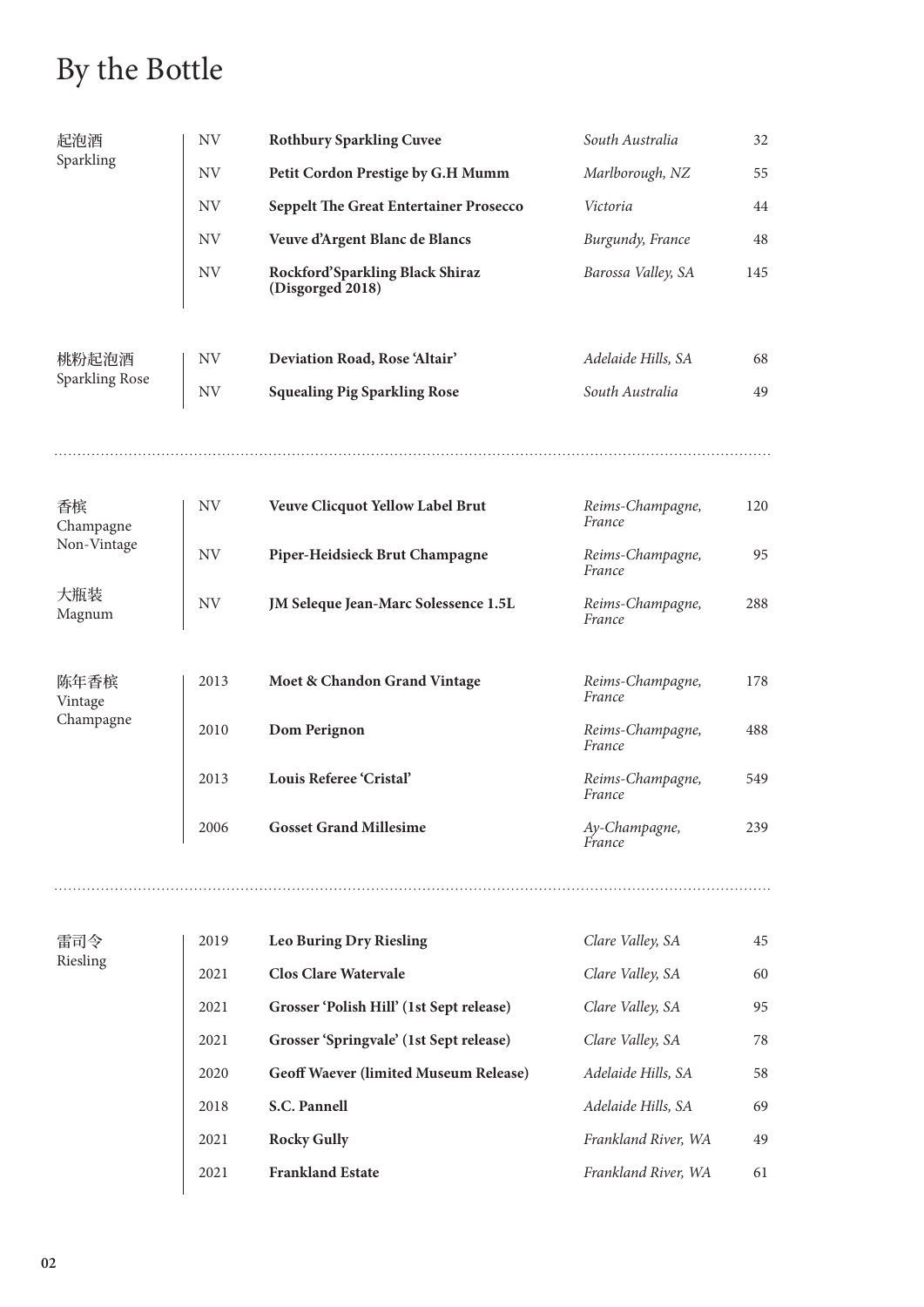| 雷司令<br>Riesling | 2018 | Rockford Hand Picked Eden Valley<br><b>Riesling</b> | Barossa Valley, SA              | 55 |
|-----------------|------|-----------------------------------------------------|---------------------------------|----|
|                 | 2016 | <b>Charteris Hunt Vineyard</b>                      | Central Otago, NZ               | 72 |
|                 | 2018 | <b>Charles Smith Kung Fu Girl Riesling</b>          | Washington State,<br><b>USA</b> | 58 |
|                 |      |                                                     |                                 |    |



Dr Loosen has been in the same family for more than 200 years and its present guardian, Ernst Loosen, is one of the great characters of the wine world. He assumed ownership of the estate in 1988 and immediately realised that, with ungrafted vines averaging 60 years old in some of Germany's best-rated vineyards, he had the raw materials to create stunningly intense, world-class wines. To achieve this, Erni dramatically reduced his crop size and ceased using chemical fertilisers, preferring only moderate use of organic fertilisers. And most importantly, he turned to gentler cellar practices that allow the wine to develop to its full potential with a minimum of handling and technological meddling.

#### The traditional PRÄDIKAT system

QUALITÄTSWEIN/QBA QbA is an acronym for Qualitätswein bestimmter Anbaugebiete, which means a wine that comes entirely from one of the 13 designated wine regions. This is an estate's basic wine and can often be a very good value, especially from top-rated producers. Chaptalisation is allowed in ObA wines but the top estates don't do it.

OUALITÄTSWEIN MIT PRÄDIKAT/OMP Liberally means 'ouality wine with distinction'. These are ranked in ascending order of ripeness: Kabinett, Spätlese, Auslese, Beerenauslese, Eiswein and Trockenbeerenauslese. Chaptalisation isn't allowed; natural grape sugar alone determines this classification. As the must weight determines the category, and each category covers a range of sugar levels, you can expect a scale of fruitiness or sweetness in each cabagory. In addition, some wines suitable for one level may, for market reasons, be moved to the category below. The great producers do not work to minimum specifications - they consistently work to their own much higher standards!

KABINETT Kabinett has the lowest minimum ripeness level of the Prädikats, and is therefore typically the lightest and most delicate style an estate produces. The wines are gently sweet or fruity, demonstrating explosive juicy ripe green apple flavours and pear-nectar textures. They're generally low in alcohol (7-10%), soft, easy-drinking and food-friendly. The alcohol levels are low because the wines often contain a fair amount of unfermented ('residual' sugar) which serves to balance the searing acidity. There'll typically be around 30 g/L of residual sugar and 8 g/L of acid. So although there's a lot of sugar, the impression is fruity rather than sweet. In a Kabinett trocken, the sugar has been fully fermented, like in an Australian dry Riesling. The alcohol will be higher and the wine will be more storwisteely.

SPÄTLESE Spätlese is German for "late-harvested". The wines usually have more richness and body than Kabinett because the grapes are allowed to ripen for an extra week or more. Once harvested, the wine can be fermented fruity ("lieblich"), half-dry (halbtrocken) or dry (trocken), depending on the winemaker's preference.

AUSLESE Auslese means "selected from the harvest" and denotes super-ripe, labe-harvested grapes that are selected cluster by cluster. Often made in a fruity style with residual sweetness, Auslese is considered by most winemakers to be their finest achievement, aside from the rare dessert wines. Too winemakers often make several Auslese from different selections based on botrytis levels. The 'Goldkapsel' designation on some of our Auslesen denote this kind of extra-special selection.

BEERENAUSLESE/BA Beerenauslese refers to hand selected berries from bunches of botrytis-shrivelled fruit picked at a minimum potential alcohol of 15.3%. Production of these wines is counted in bottles, not cases. They're incredibly rich, botrytised, sweet, super complex and very long. But thanks to their wondrous natural counterbalancing acidity, they're also clean as a whistle. How do they do this? The secret is in the very long ripening period. Remember, Germany is at the northern extremity of where Riesling grapes will ripen. The fruit matures over a long time, in relatively cool conditions. Acidity is retained as the berries reach ultra ripeness. The resulting wines are expensive, but no serious wine list should be without one.

EISWEIN Meaning "ice wine", this is denotes dessert wines made from overripe grapes that have frozen solid on the vine. They're harvested quickly and pressed while still frozen so that only concentrated grape juice is extracted. Most of the water stays in the press as ice, so the resulting wine is very concentrated and pure, with vibrant, racy acidity

TROCKENBEERENAUSLESE/TBA Germany's greatest, rarest dessert wine and the last of the six Prädikat levels is lusciously sweet, pure nectar. "Trocken" (dry) here refers to the individually selected berries which have been completely shrivelled by the botrytis mould.

| 国之<br>曲  |  |
|----------|--|
| Riesling |  |

| 2020 | Dr. Loosen Dry Riesling                                 | Mosel, German | 55  |
|------|---------------------------------------------------------|---------------|-----|
| 2020 | Dr. Loosen Bernkasteler Lay Riesling<br><b>Kabinett</b> | Mosel, German | 72  |
| 2019 | Dr. Loosen Wehlener Sonnenuhr Spatlese                  | Mosel, German | 118 |
| 2016 | Dr. Loosen Urziger Wurzgarten Riesling<br>Ausles 375ml  | Mosel, German | 112 |
| 2017 | Dr. Loosen Riesling Beerenauslese 375ml                 | Mosel, German | 126 |
| 2016 | Dr. Loosen Riesling Eiswein 375ml                       | Mosel, German | 206 |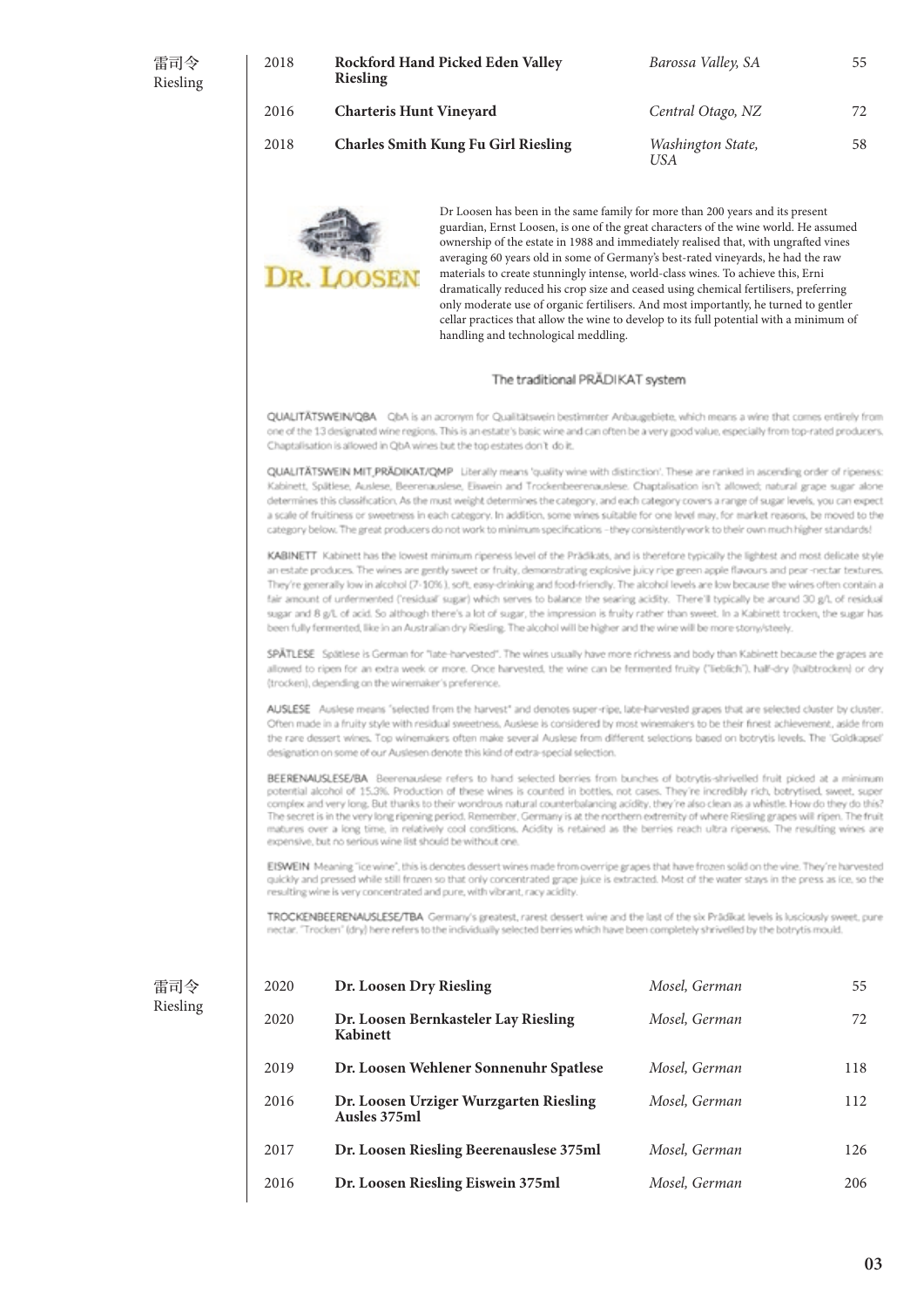| 长相思             | NV   | Morgan's Bay                           | South Australia                  | 29  |
|-----------------|------|----------------------------------------|----------------------------------|-----|
| Sauvignon Blanc | 2021 | Airline Bank Sauvignon Blanc           | Yarra Valley, VIC                | 49  |
|                 | 2017 | <b>Mount Mary Reflexion Fume Blanc</b> | Yarra Valley, VIC                | 81  |
|                 | 2020 | Simao & Co King Valley                 | North Eastern Vic,<br><b>VIC</b> | 55  |
|                 | 2021 | <b>Nautilus Sauvignon Blanc</b>        | Marlborough, NZ                  | 59  |
|                 | 2019 | Cloudy Bay 'Te Koko'                   | Marlborough, NZ                  | 125 |
|                 | 2020 | <b>Pascal Jolivent Sancerre</b>        | Loire Valley, France             | 90  |

| 2021 | <b>Upside Down</b>                    | South Eastern<br>Australia   | 42 |
|------|---------------------------------------|------------------------------|----|
| 2021 | Cape Schanck by T'Gllant Pinot Grigio | Mornington<br>Peninsula, VIC | 51 |
| 2021 | <b>Lucky Cat Pinot Gris</b>           | King Valley, VIC             | 59 |
| 2021 | La Maschera Pinot Grigio              | Limestone Coast, SA          | 55 |
| 2021 | <b>Secret Stone Pinot Gris</b>        | Marlborough, NZ              | 51 |
| 2021 | Cavaliere d'Oro Pinot Grigio          | Veneto, Italy                | 57 |

霞多丽 Chardonnay

灰皮诺

Pinot Gris & Grigio

| 2019 | Lindeman's Henry's Sons                                     | South Eastern<br>Australia   | 32  |
|------|-------------------------------------------------------------|------------------------------|-----|
| 2019 | Dandelion Twilight of the Adelaide Hills                    | Adelaide Hills, SA           | 57  |
| 2019 | <b>St Huberts Stag</b>                                      | Yarra Valley, VIC            | 49  |
| 2020 | <b>Coldstream Chardonnay</b>                                | Yarra Valley, VIC            | 69  |
| 2019 | Tarrawarra Estate Chardonnay                                | Yarra Valley, VIC            | 75  |
| 2021 | <b>Punt Road Chardonnay</b>                                 | Yarra Valley, VIC            | 55  |
| 2017 | Yeringberg                                                  | Yarra Valley, VIC            | 105 |
| 2018 | <b>Gembrook Hill</b>                                        | Yarra Valley, VIC            | 82  |
| 2021 | <b>Shadowfax Macedon Ranges</b>                             | Macedon Range, VIC           | 65  |
| 2020 | Scorpo 'Aubaine'                                            | Mornington<br>Peninsula, VIC | 67  |
| 2018 | <b>Giaconda Estate</b>                                      | Beechworth, VIC              | 350 |
| 2019 | <b>By Farr Chardonnay</b>                                   | Geelong, VIC                 | 178 |
| 2021 | Vasse Felix 'Filius'                                        | Margaret River, WA           | 59  |
| 2017 | Leeuwin Estate 'Art Series'                                 | Margaret River, WA           | 185 |
| 2017 | <b>Patrick Piuze Chablis Vaillons Les Minots</b><br>1er Cru | Chablis, France              | 180 |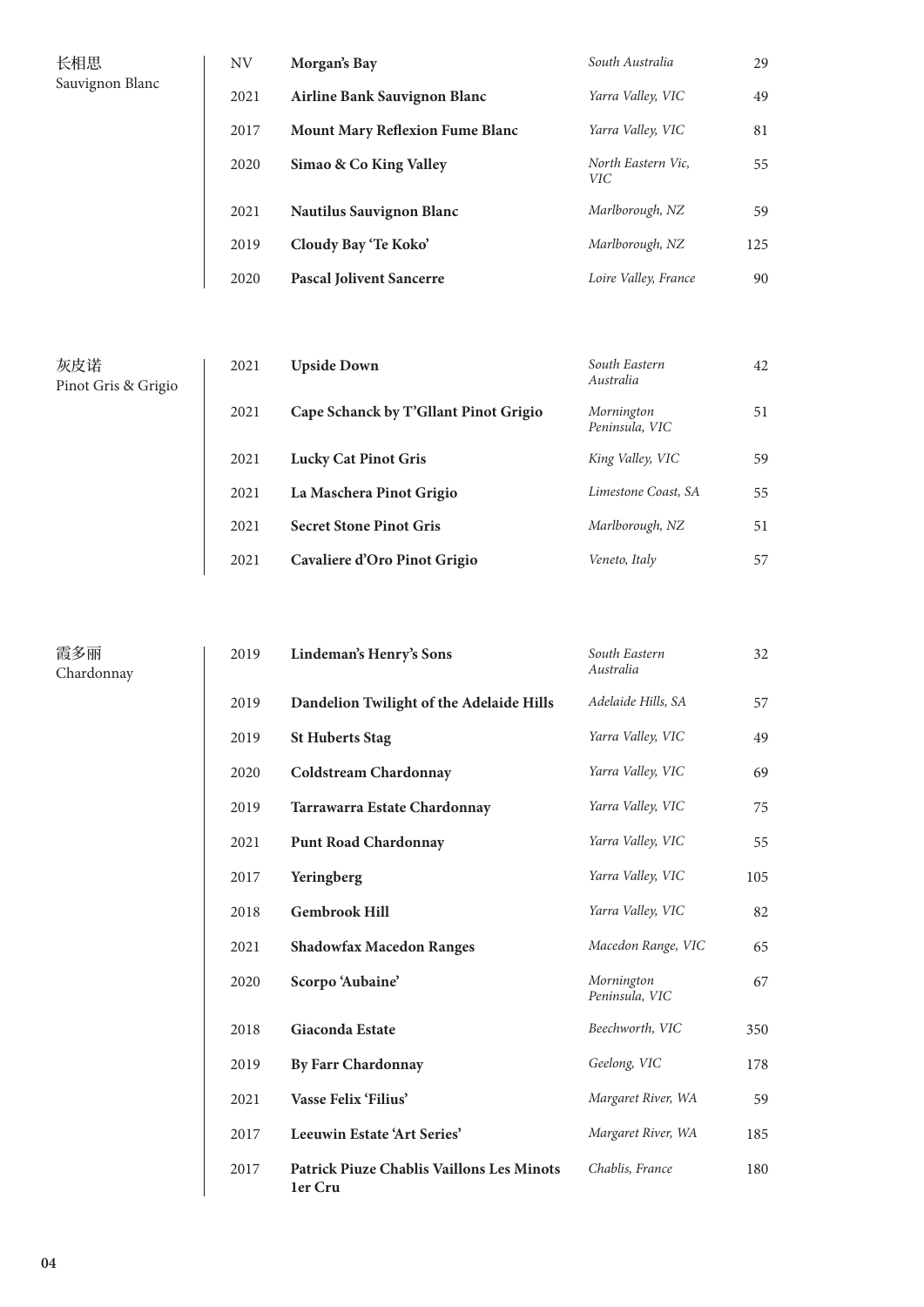| 霞多丽<br>Chardonnay | 2017 | Domaine Louis Michel & Fils Les Clos<br><b>Grand Cru</b> | Chablis, France  | 250   |
|-------------------|------|----------------------------------------------------------|------------------|-------|
|                   | 2016 | Maison Leroy Bourgogne Blanc                             | Burgundy, France | 358   |
|                   | 2017 | Jacques Prieur Chevalier Montrachet<br><b>Grand Cru</b>  | Burgundy, France | 1,580 |

### **其它白葡萄品种 Other White Varietals**

| 赛美容混酿<br>Semillon & Blends       | 2016      | <b>Brokenwood &amp; Rows Semillon</b><br><b>Sauvignon Blanc</b> | Hunter Valley, NSW             | 55 |
|----------------------------------|-----------|-----------------------------------------------------------------|--------------------------------|----|
|                                  | 2018      | <b>First Creek Botanica Semillon</b>                            | Hunter Valley, NSW             | 53 |
| 琼瑶浆                              | 2018      | <b>Forest Hill Gewurtzraminer</b>                               | Great Southern, WA             | 57 |
| Gewurtztraminer                  | 2017      | Hugel et Fils Gewurztraminer                                    | Alsace, France                 | 72 |
| 白诗南<br>Chenin Blanc              | 2020      | The Winery of Good Hope Chenin Blanc                            | Stellenbosch, South<br>Africa  | 49 |
|                                  | 2020      | <b>Marc Bredif Vouvary</b>                                      | Loire Valley, France           | 65 |
| 玛珊 & 瑚珊混酿<br>Marsanne & Rousanne | 2018      | <b>Collector Lamp Lit Marsanne</b>                              | Canberra Region,<br><b>NSW</b> | 67 |
| & Blends                         | 2018      | John Duval Plexus Marsanne Rousanne<br>Viognier                 | Barossa Valley, SA             | 63 |
| 维欧尼                              | 2020      | Yalumba Eden Valley Viognier                                    | Eden Valley, SA                | 57 |
| Viognier                         | 2019      | <b>Gippsland Wine Co Viognier</b>                               | Gippsland, VIC                 | 70 |
| 绿维特利纳<br>Gruner Veltliner        | 2019      | Rudi Rabl Spiegel Gruner Veltliner                              | Kamtal, Austria                | 61 |
|                                  | 2020      | Ott Am Berg Gruner Veltliner                                    | Wagram, Austria                | 63 |
| 莫斯卡托<br>Moscato                  | <b>NV</b> | T'Gallant Juliet Moscato                                        | Mornington<br>Peninsula, VIC   | 38 |
| 桃粉葡萄酒                            | 2019      | <b>Six Foot Six Rose</b>                                        | Geelong, VIC                   | 55 |
| Rose                             | 2021      | <b>The Sum Rose</b>                                             | Great South, WA                | 45 |
|                                  | 2018      | <b>Nuits Folles Rose</b>                                        | Languedoc, France              | 52 |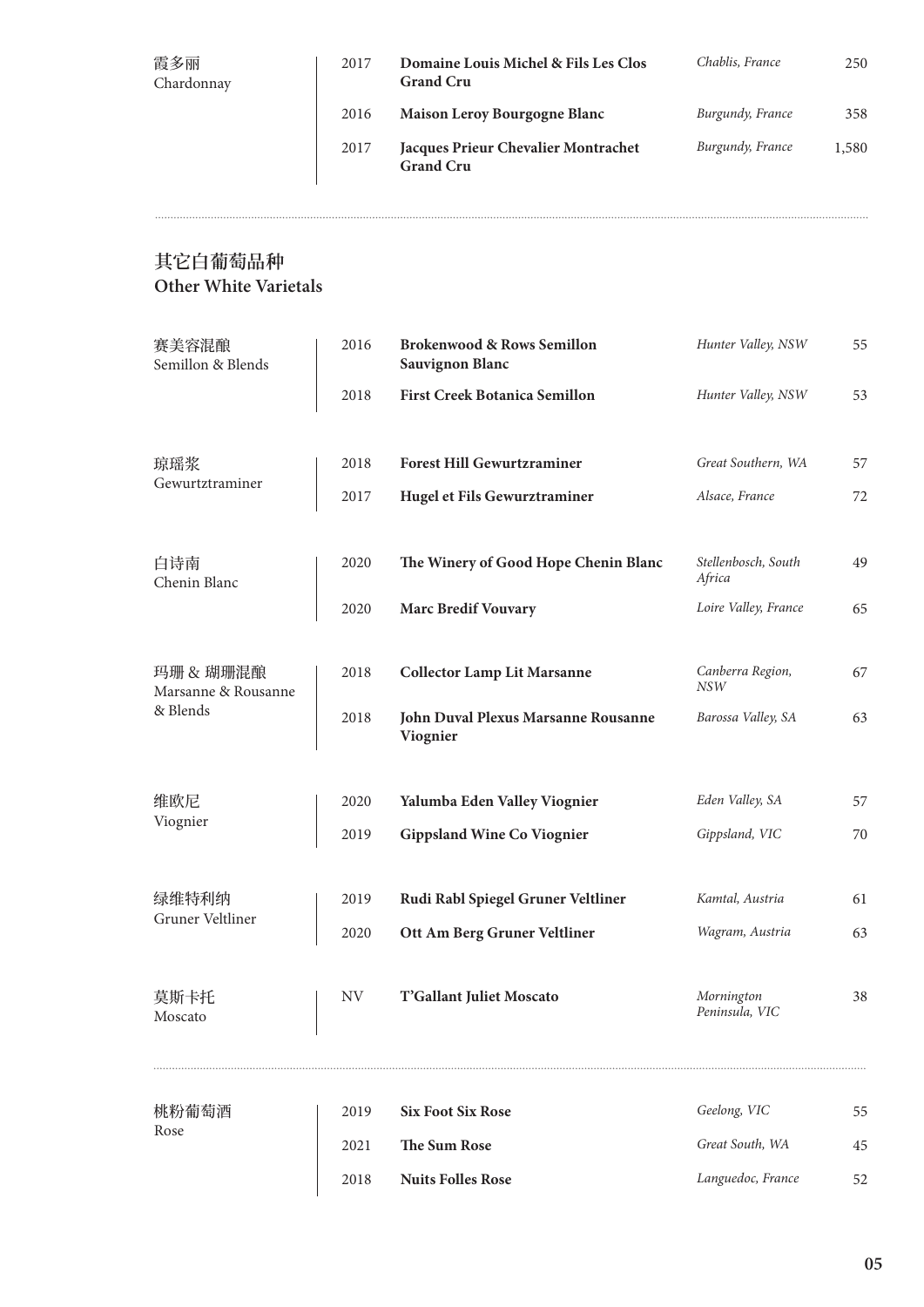| 2019 | Cape Schanck by T'Gallant         | Mornington<br>Peninsula, VIC | 42  |
|------|-----------------------------------|------------------------------|-----|
| 2018 | <b>Stonier</b>                    | Mornington<br>Peninsula, VIC | 77  |
| 2019 | <b>Quartier Pinot Noir</b>        | Mornington<br>Peninsula, VIC | 61  |
| 2019 | <b>San Pietro Pinot Noir</b>      | Mornington<br>Peninsula, VIC | 55  |
| 2021 | <b>Onannon Pinot Noir</b>         | Mornington<br>Peninsula, VIC | 74  |
| 2018 | <b>Hurley Estate Pinot Noir</b>   | Mornington<br>Peninsula, VIC | 90  |
| 2019 | Tarrawarra Estate Pinot Noir      | Yarra Valley, VIC            | 63  |
| 2021 | <b>Coldstream Hill Pinot Noir</b> | Yarra Valley, VIC            | 69  |
| 2018 | Wantina Estate 'Lily'             | Yarra Valley, VIC            | 126 |
| 2021 | <b>Punt Road Pinot Noir</b>       | Yarra Valley, VIC            | 63  |
| 2020 | Bannockburn                       | Geelong, VIC                 | 145 |
| 2018 | By Farr Farrside Pinot Noir       | Geelong, VIC                 | 178 |
| 2019 | <b>Farr Rising Pinot Noir</b>     | Geelong, VIC                 | 108 |
| 2017 | <b>Irrewarra</b>                  | Western Vic, VIC             | 115 |
| 2018 | <b>Bass Phillip Estate</b>        | Mornington<br>Peninsula, VIC | 238 |



#### **BASS** PHILLIP

### **About Bass Phillip Wines**

The wines of Bass Phillip are endowed with vibrant fruit and considerable delicacy, and evolve and develop dramatically with aeration in a swirling glass or decent decanting. They are never excessive in tannins or alcohol in their youth, and with age, they blossom gracefully to develop an intensity of flavour in the finish framed by strong minerality and natural acidity. Countless tales vouch for how Bass Phillip Pinot Noirs improve in the cellar, sometimes for well over twenty years.

Drinking Bass Phillip Pinot is a transcendental experience a dedicated wine lover must experience to fathom just how special these wines are. Immense, soil driven complexity, deliciousness and seemingly endless ageability are compelling reasons why many Pinot connoisseurs consider them legends.

| 2018 | <b>Bass Phillip Estate</b>        | South Gippsland, VIC | 238   |
|------|-----------------------------------|----------------------|-------|
| 2017 | <b>Bass Phillip 17K</b>           | South Gippsland, VIC | 308   |
| 2017 | <b>Bass Phillip Wines Premium</b> | South Gippsland, VIC | 519   |
| 2005 | <b>Bass Phillip Reserve</b>       | South Gippsland, VIC | 1,350 |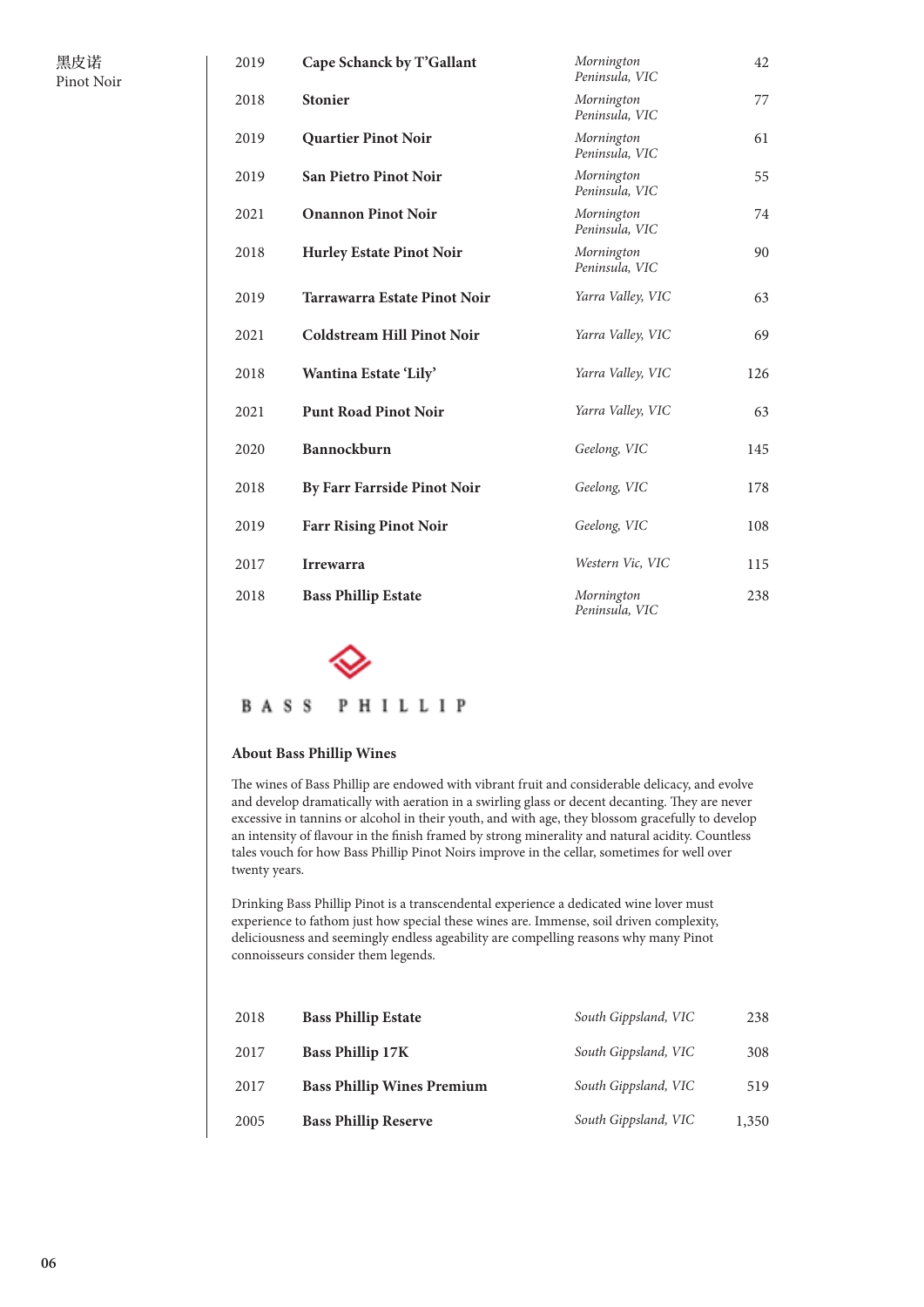| 黑皮诺<br>Pinot Noir | 2017 | Stefano Lubiana'La Roccia'                                            | Derwent Valley, TAS | 168   |
|-------------------|------|-----------------------------------------------------------------------|---------------------|-------|
|                   | 2016 | Rippon Vineyard Emma's Block                                          | Central Otago, NZ   | 298   |
|                   | 2019 | Burn Cottage 'Moonlight Race'                                         | Central Otago, NZ   | 135   |
|                   | 2018 | Ata Rangi Crimson Pinot Noir                                          | Martinborough, NZ   | 88    |
|                   | 2014 | <b>Maison Leroy Bourgogne Rouge</b>                                   | Burgundy, France    | 368   |
|                   | 2017 | Latour - Giraud Pommard 1 er Cru Refene                               | Burgundy, France    | 305   |
|                   | 1984 | Maison Leroy Nuits-Saint-Georges 1 er Cru<br><b>Les Saint Georges</b> | Burgundy, France    | 1,468 |
|                   | 2012 | <b>Jacques Prieur Musigny Grand Cru</b>                               | Burgundy, France    | 2,018 |
|                   |      |                                                                       |                     |       |

西拉及混酿 Shiraz & Blends

| 208 |
|-----|
| 138 |
| 63  |
| 168 |
| 78  |
| 39  |
| 72  |
| 49  |
| 80  |
| 54  |
| 97  |
| 160 |
| 150 |
| 310 |
| 73  |
| 158 |
| 105 |
| 188 |
| 450 |
|     |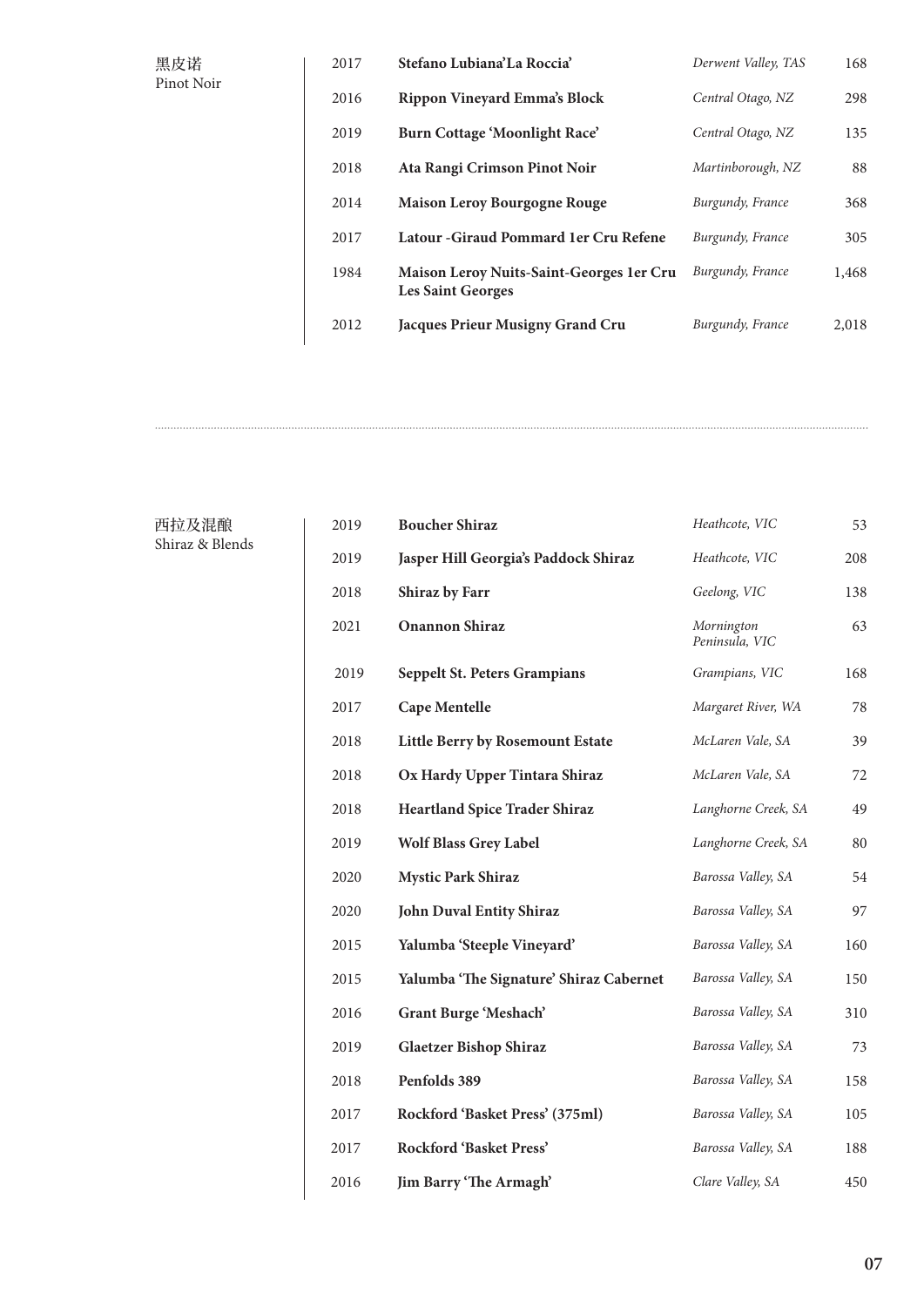| 西拉及混酿           |
|-----------------|
| Shiraz & Blends |

| 西拉及混酿<br>Shiraz & Blends | 2015 | Henschke 'Mount Edelstone'    | Eden Valley, SA              | 308   |
|--------------------------|------|-------------------------------|------------------------------|-------|
|                          | 2015 | <b>Henschke Hill of Grace</b> | Eden Valley, SA              | 1,050 |
|                          | 2017 | Penfolds St Henri             | Eden & Barossa<br>Valley, SA | 130   |
|                          | 2016 | <b>Penfolds Grange</b>        | McLaren Vale, SA             | 1,200 |
|                          | 2018 | Penfolds RWT                  | Clare Valley, SA             | 278   |

| 赤霞珠及混酿             |
|--------------------|
| Cabernet Sauvignon |
| & Blends           |

| 2017 | Mount Mary 'Quintet'                                       | Yarra Valley, VIC         | 240   |
|------|------------------------------------------------------------|---------------------------|-------|
| 2013 | Wantirna Estate Amelia 'Cabernet Merlot'                   | Yarra Valley, VIC         | 178   |
| 2020 | Vasse Felix Filius Cabernet Merlot                         | Margaret River, WA        | 59    |
| 2018 | Voyager Estate Girt by Sea Cabernet Merlot                 | Margaret River, WA        | 59    |
| 2015 | Frankland 'Olmo's Reward' Cabernet<br><b>Franc Blended</b> | Frankland River, WA       | 145   |
| 2019 | <b>Wolf Blass Yellow Label Cabernet</b><br>Sauvignon       | Barossa Valley, SA        | 42    |
| 2014 | Home Block Cabernet Sauvignon 1.5L                         | Barossa Valley, SA        | 218   |
| 2019 | <b>Annie's Lane Cabernet Merlot</b>                        | Clare Valley, SA          | 53    |
| 2020 | <b>Bowen Estate Cabernet Sauvignon</b>                     | Barossa Valley, SA        | 76    |
| 2018 | <b>Wynns Black Label</b>                                   | Coonawara, SA             | 95    |
| 2016 | Wynns John Riddoch                                         | Coonawara, SA             | 226   |
| 2016 | Henschke 'Cyril Henschke' Cabernet Blend                   | Eden Valley, SA           | 258   |
| 2019 | Penfolds Bin 407                                           | Eden Valley, SA           | 168   |
| 2009 | Penfolds Bin 707                                           | Eden Valley, SA           | 1,098 |
| 2012 | <b>Opus One Cabernet Blend</b>                             | Napa Valley, USA          | 1,888 |
| 2015 | Shangri-La Ao Yun Cabernet Franc<br>Cabernet               | Yunnan Province,<br>China | 968   |

## **其它红葡萄品种 Other Red Varietals**

| 佳美    | 2019 | <b>Rising Gamay</b>               | Yarra Valley, VIC  | 72 |
|-------|------|-----------------------------------|--------------------|----|
| Gamay | 2018 | <b>Georges Duboeuf Beaujolais</b> | Beaujolais, France | 59 |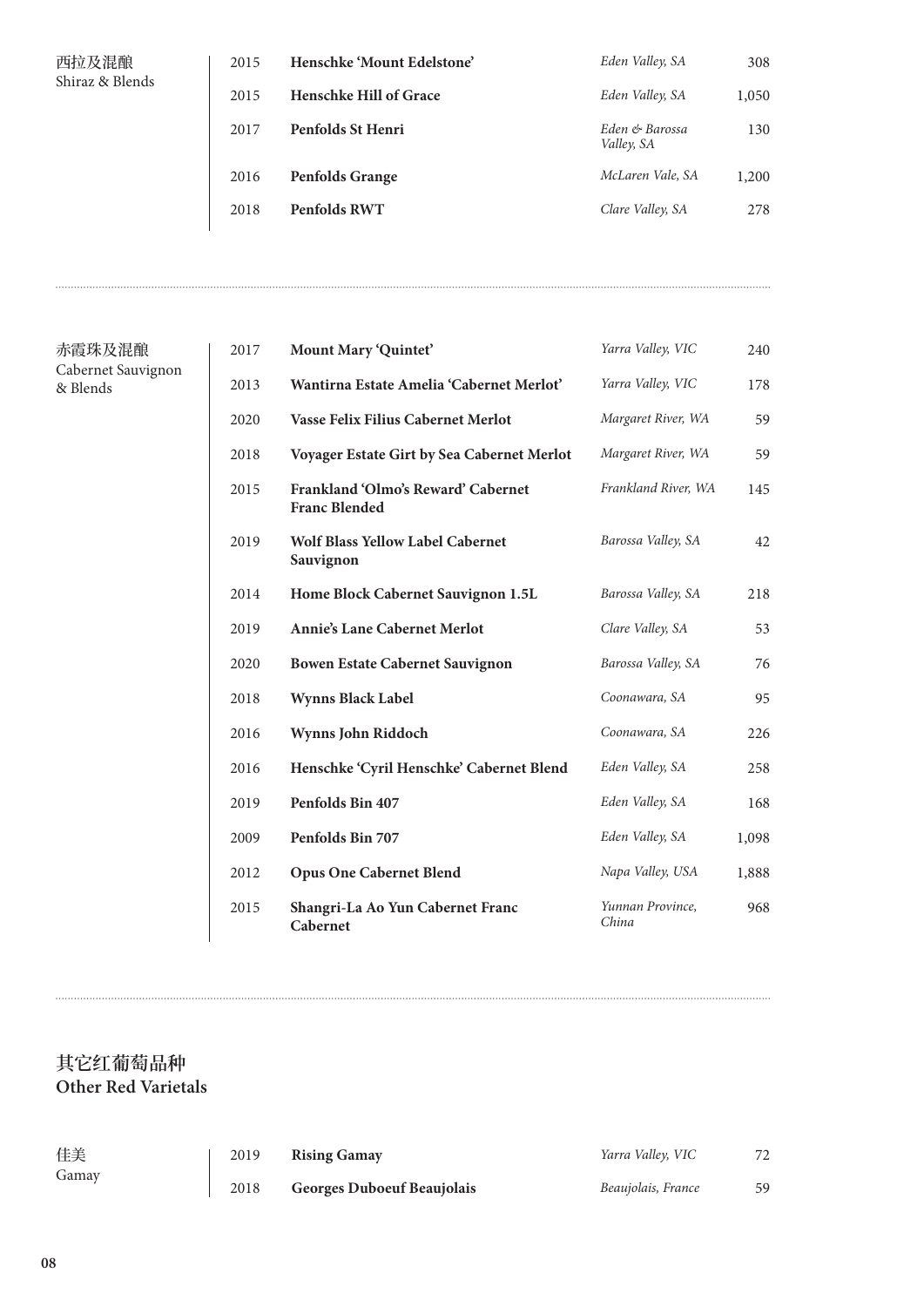| 歌海娜及混酿                     | 2019 | <b>Rockford Frugal Farmer</b>                                        | Barossa Valley, SA | 72  |
|----------------------------|------|----------------------------------------------------------------------|--------------------|-----|
| Grenache & Blends          | 2018 | Langmeil Three Gardens Grenache Shiraz<br>Mataro                     | Barossa Valley, SA | 59  |
| 桑娇维塞                       | 2020 | <b>EL Nino Sangiovese</b>                                            | Pyrenees, VIC      | 49  |
| Sangiovese                 | 2017 | <b>Coppiere Chianti DOCG</b>                                         | Tuscany, Italy     | 52  |
| 品丽珠及混酿                     | 2019 | <b>Rising Cabernet Franc</b>                                         | Yarra Valley, VIC  | 72  |
| Cabernet Franc &<br>Blends | 2016 | Chateau Teyssier Pezat Bordeaux<br>Superieur (Cabernet franc Merlot) | Bordeaux, France   | 69  |
| 马尔贝克                       | 2018 | <b>Tilia Malbec</b>                                                  | Mendoza, Argentina | 49  |
| Malbec                     | 2018 | Catena Zapata Alamos Malbec                                          | Mendoza, Argentina | 54  |
| 内比奥罗                       | 2016 | Tarrawarra Estate Nebbiolo                                           | Yarra Valley, VIC  | 76  |
| Nebbiolo                   | 2017 | Rocche Costamagna Langhe Nebbiolo                                    | Piedmont, Italy    | 82  |
| 丹魄<br>Tempranillo          | 2017 | Bodegas Del Mundo Valdemoreda<br>Tempranillo                         | Rioja, Spain       | 43  |
|                            | 2019 | Kennedy Henrietta Tempranillo                                        | Heathcote, VIC     | 59  |
| 甜酒<br>Dessert Wine (375ml) | NV.  | Yalumba Museum Reserve Muscat 375ml                                  | South Australia    | 42  |
| 加强酒<br>Fortified Wine      | 2020 | Penfolds Father 20-year-old Grandfather<br><b>Tawny</b>              | South Australia    | 179 |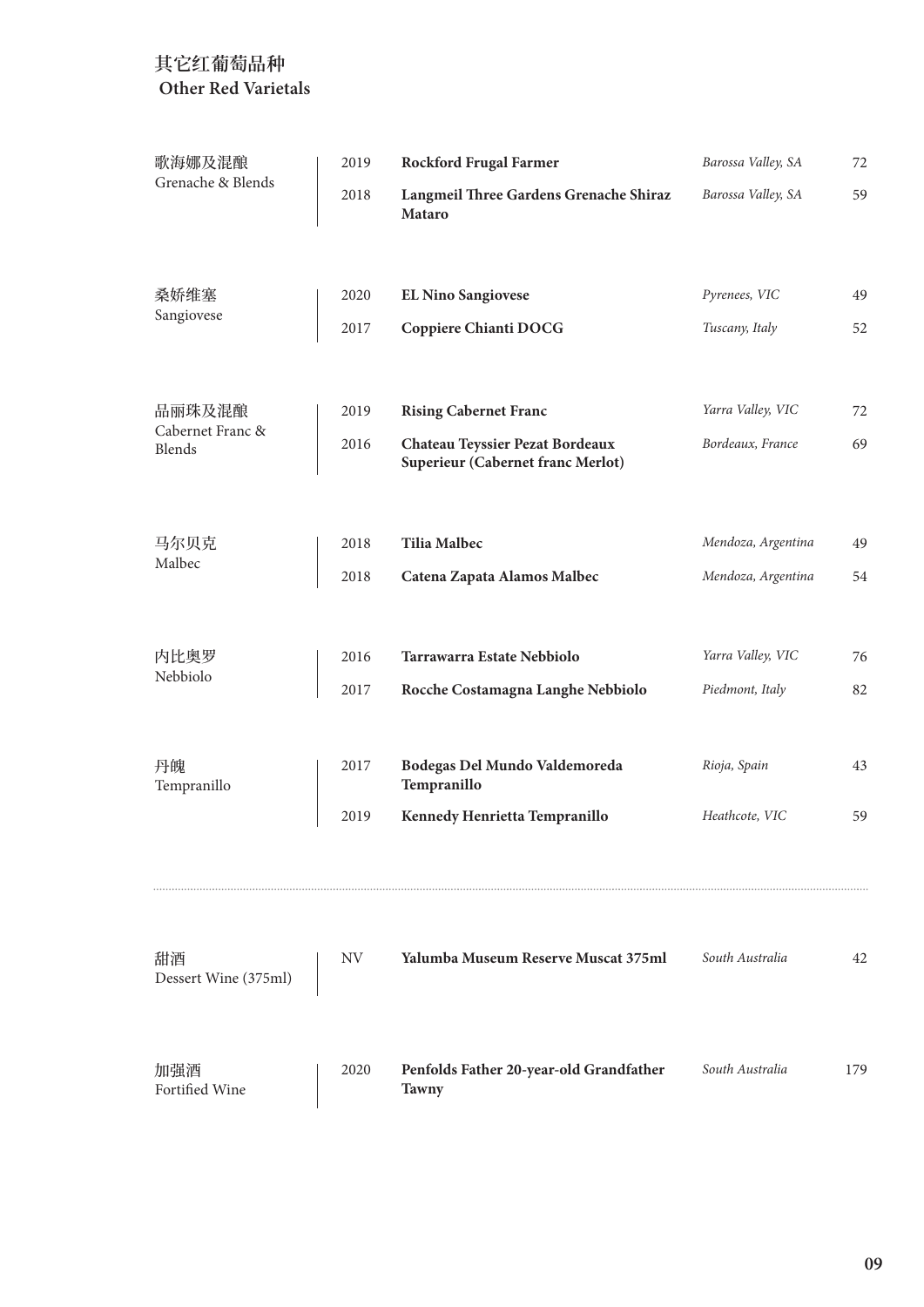| 梅酒<br>Plum Wine | 白岳 うめぽん Hakutake Umepon<br>10% Vol 720ml<br>Hakutake Umepon is a liqueur made from blending plum and<br>Sumo (Dekopon) orange juice extract. Indeed, a unique mixture<br>but the exquisite balance of tangy and sweet created a delightfully<br>refreshing concoction.                                                                                                                                                                                                                                                                                                        | 日本 <i>Japan</i>           | 65  |
|-----------------|-------------------------------------------------------------------------------------------------------------------------------------------------------------------------------------------------------------------------------------------------------------------------------------------------------------------------------------------------------------------------------------------------------------------------------------------------------------------------------------------------------------------------------------------------------------------------------|---------------------------|-----|
|                 | 雑賀黒糖梅酒 Saika Kokuto Umeshu<br>11.9% Vol 720ml<br>Japanese plum with brown suger, rum & black vinegar to make its<br>taste rich, sweet & even a bit smokey.                                                                                                                                                                                                                                                                                                                                                                                                                    | 日本 <i>Japan</i>           | 75  |
| 清酒<br>Sake      |                                                                                                                                                                                                                                                                                                                                                                                                                                                                                                                                                                               |                           |     |
| 热或冷/Hot/Cold    | 白瀧濃醇 魚沼純米 Shirataki Noujun Uonuma No<br>Jummai 16-17% Vol 300ml<br>The nose on this unique sake is a wonderful collection of<br>butterscotch, caramel and maple syrup candy aromas. It has only<br>been milled or polished to 80%, which isn't that much but draws<br>and emphasis on feeling and flavor. Smooth and lush, rich, round<br>and layered and balanced. This sake represents and a new fuller<br>bodied sake coming from Niigata prefecture and it drinks like a<br>dream. There is a solid roasted rice vein with hints of honey and a<br>dash of caramel tones. | 新潟 日本 Niigata,<br>Japan   | 33  |
| 冷/Cold          | 白瀧 熟成の上善如水 Shirataki Jukusei No Jozen<br>Mizunogotoshi Junmai Ginjo<br>15-15.9% Vol 300ml<br>This sake has matured in the tank for two years at low<br>tempurature. It is the 'older sister' of the Jozen White. The aroma<br>is a mix of mineral tones and fruit. The first sip is like water<br>rushing over rocks. These are subtles swirls of peach, nectarine<br>and juicy cherry that melt into a delicate rice grain finish. The<br>mineral undertones of the water jion together the sweet with the<br>savory, and the past with the present. Best served chilled.    | 新潟 日本 Niigata,<br>Japan   | 39  |
| 冷/Cold          | 朝日山 純米吟醸 Asahiyama Junmai Ginjo<br>15% Vol 720ml<br>This delicious Junmai achieves a perfect balance between its taste<br>and smooth, brisk finish. It is made by all local ingredients, the<br>rice is harvested in this field and clean soft water from snowing<br>mountains.                                                                                                                                                                                                                                                                                               | 新潟 日本 Niigata,<br>Japan   | 59  |
| 冷/Cold          | 獺祭 純米大吟醸 磨き23 Asahi Daisa 23 Junmai<br>Daiginjo 16% Vol 720ml<br>Made with Yamada Nishiki genmai brown rice milled down to<br>23%, this particular Dasai pays particular attention to its rice<br>milling process, creating a brew that's delicately sweet like honey<br>with a lasting aftertaste. Best enjoyed chilled.                                                                                                                                                                                                                                                     | 山口 日本<br>Yamaguchi, Japan | 188 |
| 冷/Cold          | 久保田 純米大吟醸 Kubota Manju Junmai Daiginjo<br>15% Vol 1.8L<br>500 years of sake making experience have culminated in Kubota<br>Manju, a sake said to be one of the finest around. This crowning<br>achievement has a plush texture with several layers of flavour.<br>Each sip is a new journey, revealing more and more, like watching<br>an artist paint up a gorgeous portrait. With countless gold medals<br>under its belt and more than a few high recommendations,<br>Kutoda Manju's timeless taste is one that you will always enjoy.                                     | 中部 日本 Chubu,<br>Japan     | 279 |